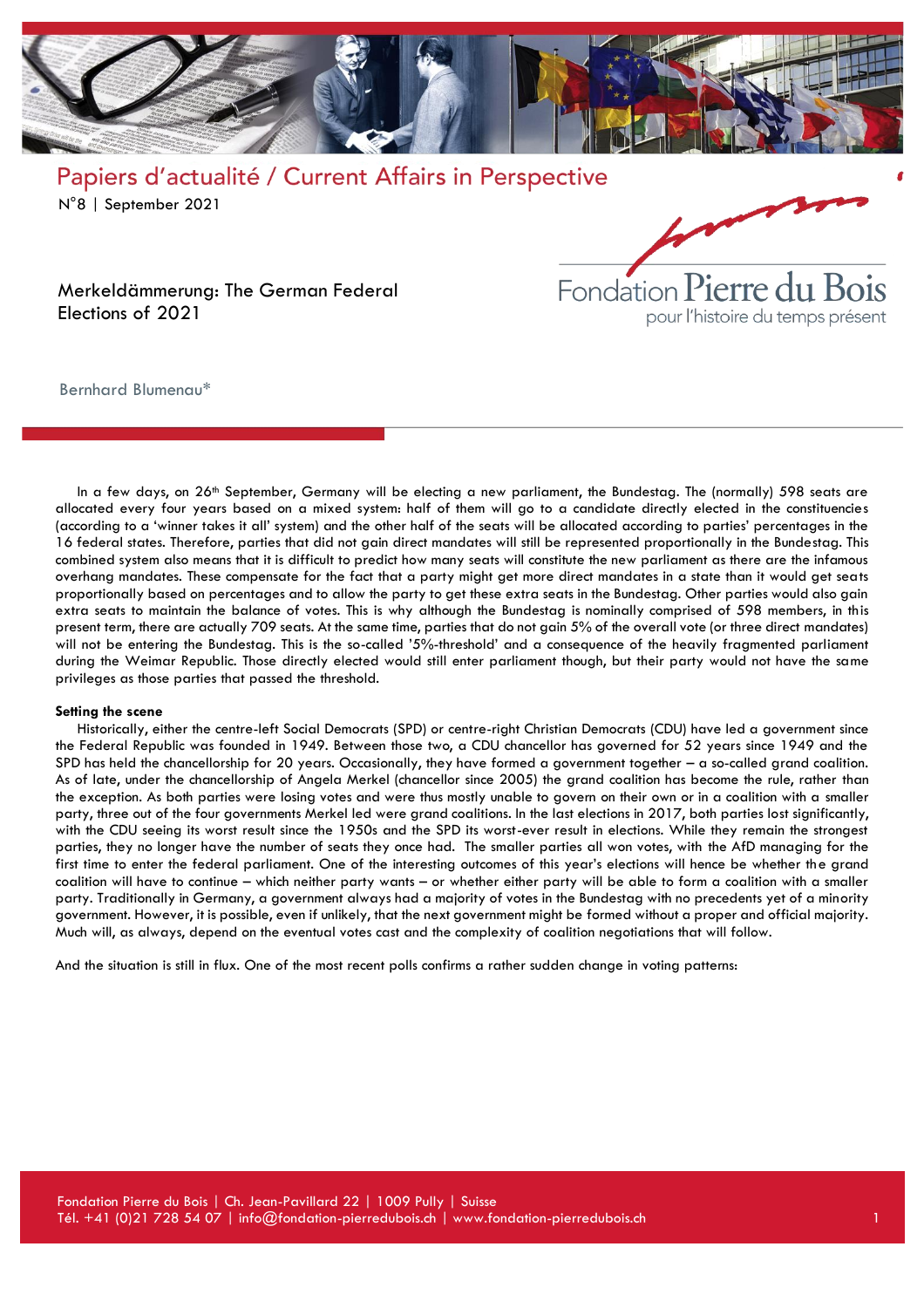

### Papiers d'actualité / Current Affairs in Perspective

N°8 | September 2021



This contrasts with the outcome of the elections in 2017, which were clearly won by the CDU with the SPD trailing more than 12% behind:



Source: [https://de.wikipedia.org/wiki/Bundestagswahl\\_2017](https://de.wikipedia.org/wiki/Bundestagswahl_2017)

However, over the past few months, the CDU, long leading the polls, was haemorrhaging votes while the SPD was taking the lead. The Green Party, which for a while was projected to possibly come out first from the elections, has fallen back to third rank again. Despite this, it still sits at roughly double the vote from four years ago, which is remarkable, also by European standards. They might well be involved in the next German government, from a position of strength. The chart below, showing the developments of polls since the last elections in 2019 shows how fluid the situation is and how difficult it is to make any firm predictions on the next government. As opposed to the elections in 2017, when it was rather clear that the CDU would be the strongest party, no certainty exists yet on what will happen on September 26<sup>th</sup> and whether the CDU will manage to reverse the downward trend. Its candidate Armin Laschet has reacted by presenting a [policy advisory team](https://www.dw.com/en/german-election-embattled-cdu-candidate-laschet-presents-policy-team/a-59071350) but so far this has not translated into predictions of electoral gains. Nor have recent accusations of inefficiency against an anti-money-laundering unit – the Financial Intelligence Unit – and investigations against the SPD candidate, Olaf Scholz [\(as minister of finance with political oversight of the unit\)](https://www.ft.com/content/ed8773bc-a869-4fd5-b89d-7137a3a3c639) led to SPD losses.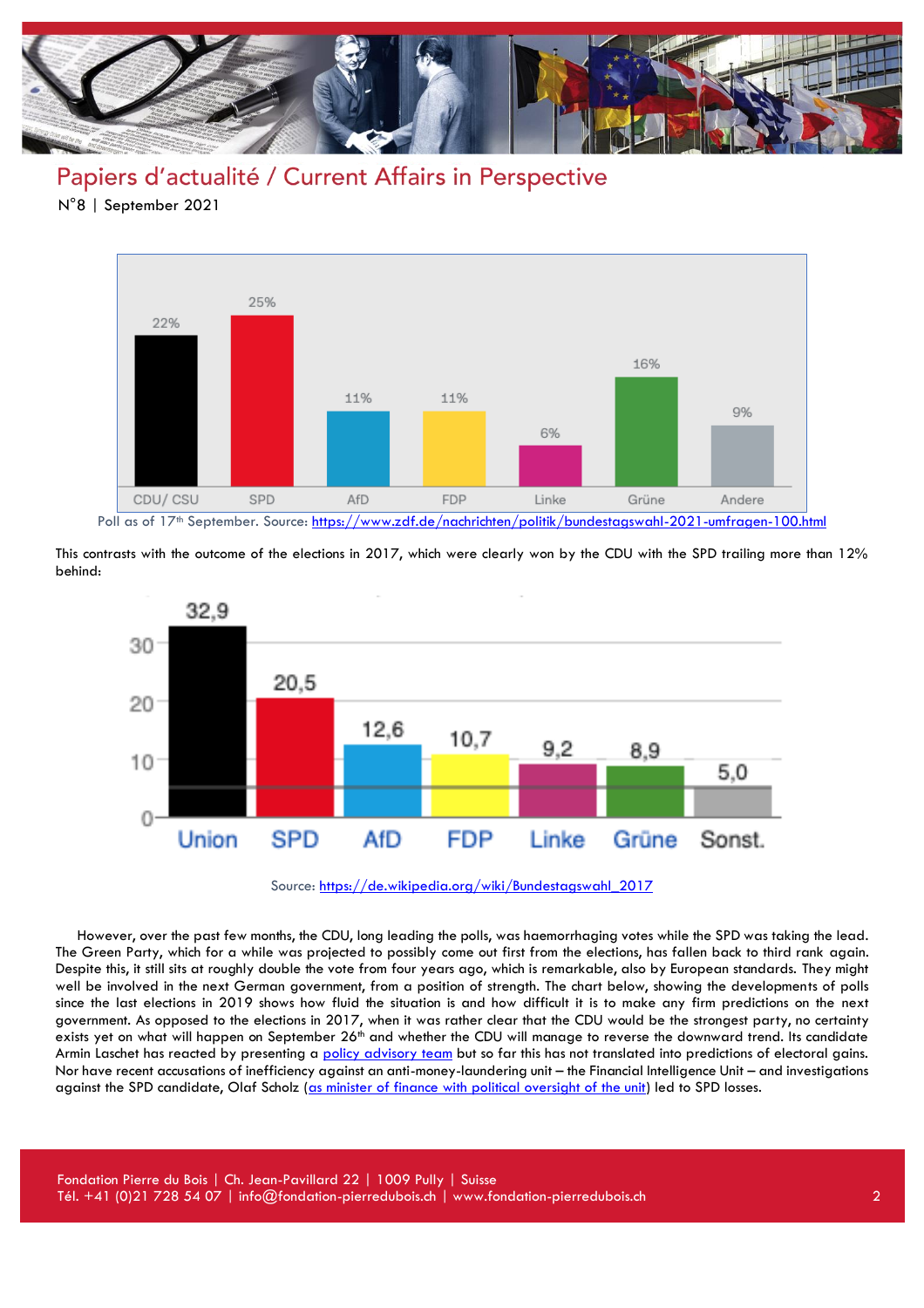

Papiers d'actualité / Current Affairs in Perspective N°8 | September 2021



While things might change again and projections can only be so accurate, a record-breaking number of votes already cast by postal ballot means that some of these results are already reflecting final voting behaviour and that current polling trends might be mirrored in Sunday's results. It ultimately depends on how many people will still change their mind until – or on – Sunday and how many people will vote in person.

Currently thus, only a grand coalition would have a clear majority again. All other coalitions would either have to consist of three parties or would have to lead minority governments. The outcome of the elections is still wide open. Few parties have ruled out coalitions with other parties. The one exception being the Alternative für Deutschland (AfD), which no other party is prepared to govern with due to their extremist and radical nature. The CDU would also not form a coalition with Die Linke (an offspring of the former ruling party of East Germany that then merged with a western German left-of-SPD faction).

Other coalitions are, however, thinkable. An SPD-Green coalition is most likely (and natural) but it would be short of a majority as things stand. A troika – perhaps SPD-Green-Free Liberals (FDP) could be a possibility although it remains to be seen if the overlap between FDP and Green would allow it. Potentially possible would also be a CDU-Green-FDP coalition with the same caveat (including the further question of whether the CDU and Greens would be able to agree on a government programme). While the SPD and Greens had previously formed a federal government between 1998 and 2005, no such coalition has yet existed – at least on the federal level – between the Greens and the CDU. Due to Angela Merkel's centre-left policies over the past decade or so, there might however be enough common ground to explore. With the CDU and the Greens both converging to the political centre as of late, both parties are in principle committed to addressing climate change – albeit with varying levels of activism. In broad terms, they also agree on the basics of German foreign policy, such as EU membership, NATO membership and the need for an army (while relations with China and Russia might likely become bumpier if the Greens are in charge of foreign policy). Moreover, on the level of federal states, both parties have cooperated already (in Hamburg, Hesse, and Baden-Württemberg). A possible problem for this coalition is, however, that the CDU is in a permanent union with one party already: the Bavarian Christian Social Union (CSU). Whether there is enough common ground between this, more conservative group, and the Greens remains to be seen. If it were to materialise, this would probably be a quite quarrelsome government.

Theoretically, the SPD is in a more fortunate position and has more choice. It could possibly form a coalition with the Green and Die Linke, but that would be unpopular amongst some of the SPD and Green membership and might result in a dispute-ridden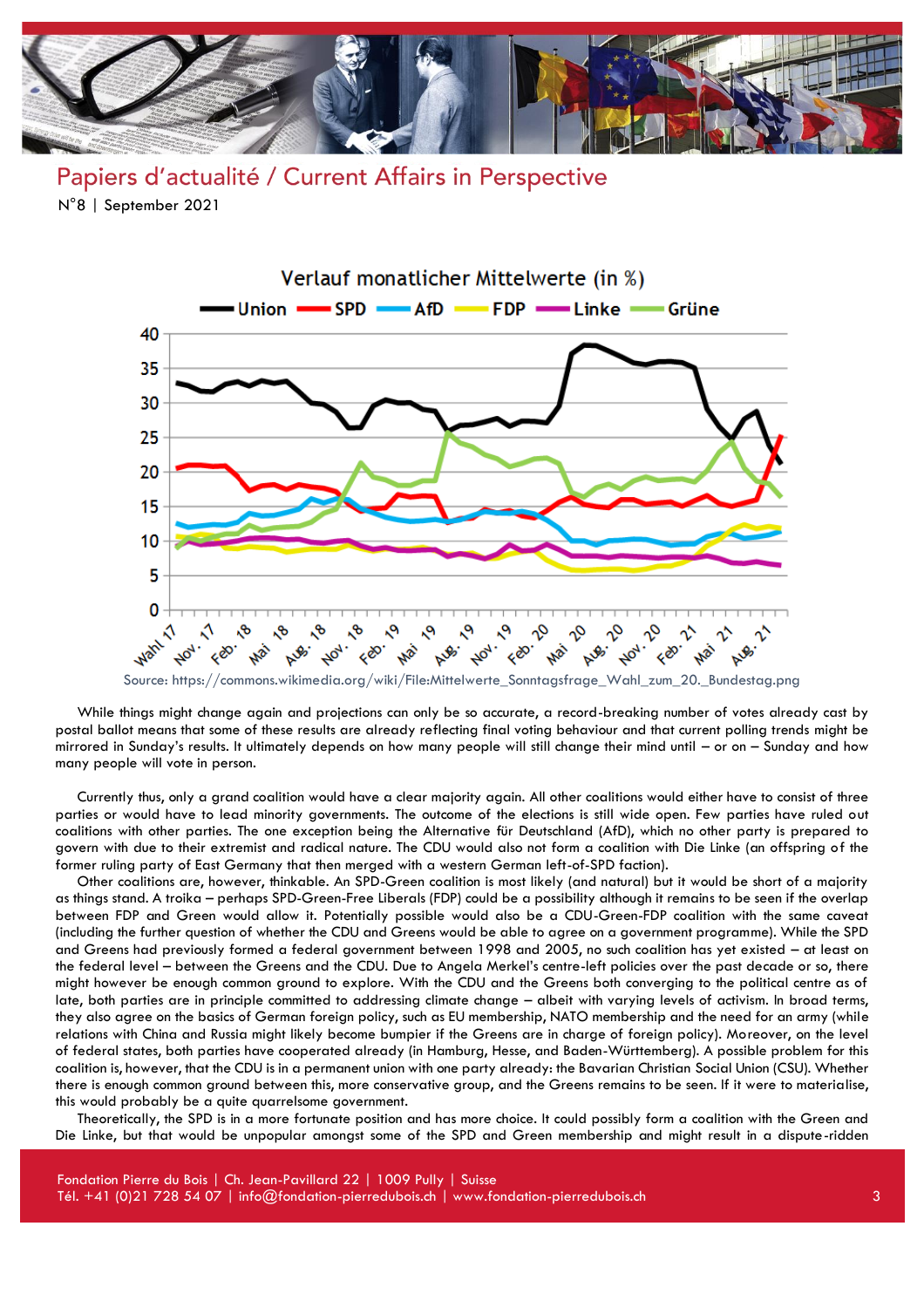

# Papiers d'actualité / Current Affairs in Perspective

N°8 | September 2021

government. Varying levels of unhappiness amongst members and a possibly narrow majority might also lead to a rather unstable government often needing to ensure actual majorities and keeping rebels at bay. A coalition between the FDP, Greens and SPD might be an alternative. The question here is though whether the common ground between the parties will be sufficient, while the majority might be more comfortable.

Mathematically, a grand coalition might make the most sense. It would (based on current polls) have a majority, and both parties have a history of governing together. However, both parties have very limited appetite for a revival of this marriage, nor is it popular amongst Germans. Historically, grand coalitions were supposed to be rare exceptions. In the 49 years between 1949 and 1998, there was only one grand coalition between 1966 and 1969 (at the time commanding over 90% of the seats in the Bundestag and contributing to the 1968 student protests). Recently, these coalitions have become the norm. Since they've formed several grand coalitions beginning in 2005, both parties have lost votes. The SPD seems to have suffered from it more than the CDU but the current trend might also make alarm bells go off in the CDU headquarters. Moreover, with both big parties involved in government, forming the opposition was entirely left to the smaller parties, which the AfD, and to some extent, the Greens, certainly profited from. Therefore, ending the grand coalition phase could - but there is no guarantee – somewhat reverse this trend. If the CDU were to go into opposition, this might attract votes away again from the AfD and condemn it to the rather marginal role, on the federal level, that Die Linke occupies on the left end of the political spectrum. Likewise, an opposition led by the SPD could reduce the support for the Greens and – more likely – Die Linke. If both parties, CDU and SPD, lose further support and cannot get enough votes to form a grand coalition majority government, a triple coalition between both of them and either the Greens or FDP could be a possibility. Yet, given the problems mentioned regarding a revival of a CDU-SPD alliance, the prospects for that are very slim. On top of the mutual lack of appetite for this solution, involving yet another party would only increase the potential for political disagreement and instability. Therefore, a grand-coalition-plus is not a likely outcome at all. If it were to materialise it would probably be a last resort government in case a coalition-forming stalemate could not be broken in any other way; or in response to an emergency (for instance around Covid-19). Even then, it might not last the whole term, or the parties might still prefer new elections.

The jury is thus very much still out. If majorities are narrow for any coalition, negotiations might take a considerable amount of time, and the new government might only be formed in 2022. If no coalition were to emerge and no candidate for chancellorship were to get a majority, the ultima ratio might be new elections. However, given the general openness of parties to form a coalition with a variety of other parties, new elections are not a likely outcome at the moment.

#### **Issues in and around the elections**

The uncertainties about the results notwithstanding, this year's elections are remarkable also for two other reasons: Firstly, this is the first election since 2005 where Angela Merkel is no longer a candidate. This has tremendous importance as she is the first chancellor since 1949 to voluntarily step down; not because she lost an election or because of a scandal or extreme party pressures. Quite the contrary, she is still, by far, the most popular politician in [Germany](https://www.forschungsgruppe.de/Umfragen/Politbarometer/Langzeitentwicklung_-_Themen_im_Ueberblick/Politik_II/#Sympathiewerte) and [abroad.](https://www.theguardian.com/world/2021/aug/26/angela-merkel-scores-higher-in-approval-ratings-than-any-current-world-leader?CMP=Share_iOSApp_Other) For the past 16 years, Merkel has been a constant in German (and international) politics, governing with an unexcited strategy of stability. For better or worse, many Germans appreciate this attitude that was not really guided by visionary policies or narratives of radical change. Merkel, by and large, was a manager of the status quo. Of course, over the time of her chancellorship, some important reforms were made: Germany suspended compulsory military service, decided to phase out nuclear power, and accepted the majority of Syrian refugees coming to Europe during the crisis in 2015. Ultimately, Merkel also did not block plans for the legalisation of gay marriage, although she did not vote in favour of them herself. All of these were not traditional CDU policies, and this centrist, mainstream strategy – borrowing quite a few policies from the left – allowed Merkel to stay in power, and to ally up with the SPD.

It is thus not overly surprising that the party candidate with the highest approval ratings is the one closest in style to Merkel: the SPD's Olaf Scholz. A great deal of his party's recent success is due to him. He has been working with Merkel in several governments and exudes the same unexcited pragmatism. In some ways, he is getting high approval ratings (and votes) because he is the closest to Merkel that the political landscape currently offers. The CDU's candidate, Armin Laschet, had to distance himself from Merkel to some extent, although she favoured him over other possible candidates in her party. But he is trying to leave his own marks and introduce his own style, which, coupled with his rather poor handling of the beginning of the Covid-19 crisis in his own Land – North Rhine-Westphalia – and recent pictures of him smiling when visiting areas hit by the summer floods, did not bode well for him. For those Germans wanting continuity and stability of style, Scholz seems to be the safer bet.

The candidate of the Green party, Annalena Baerbock, who could at some point have been the frontrunner for chancellorship, had her [own scandals](https://www.dw.com/en/german-green-party-candidate-annalena-baerbock-under-fire/a-58192858) around inconsistencies in her CV, lacking declarations of income, and claims of plagiarism in her recent book. If the current trend materialises on Sunday, she does not have a high prospect of becoming chancellor. And while officially, Germans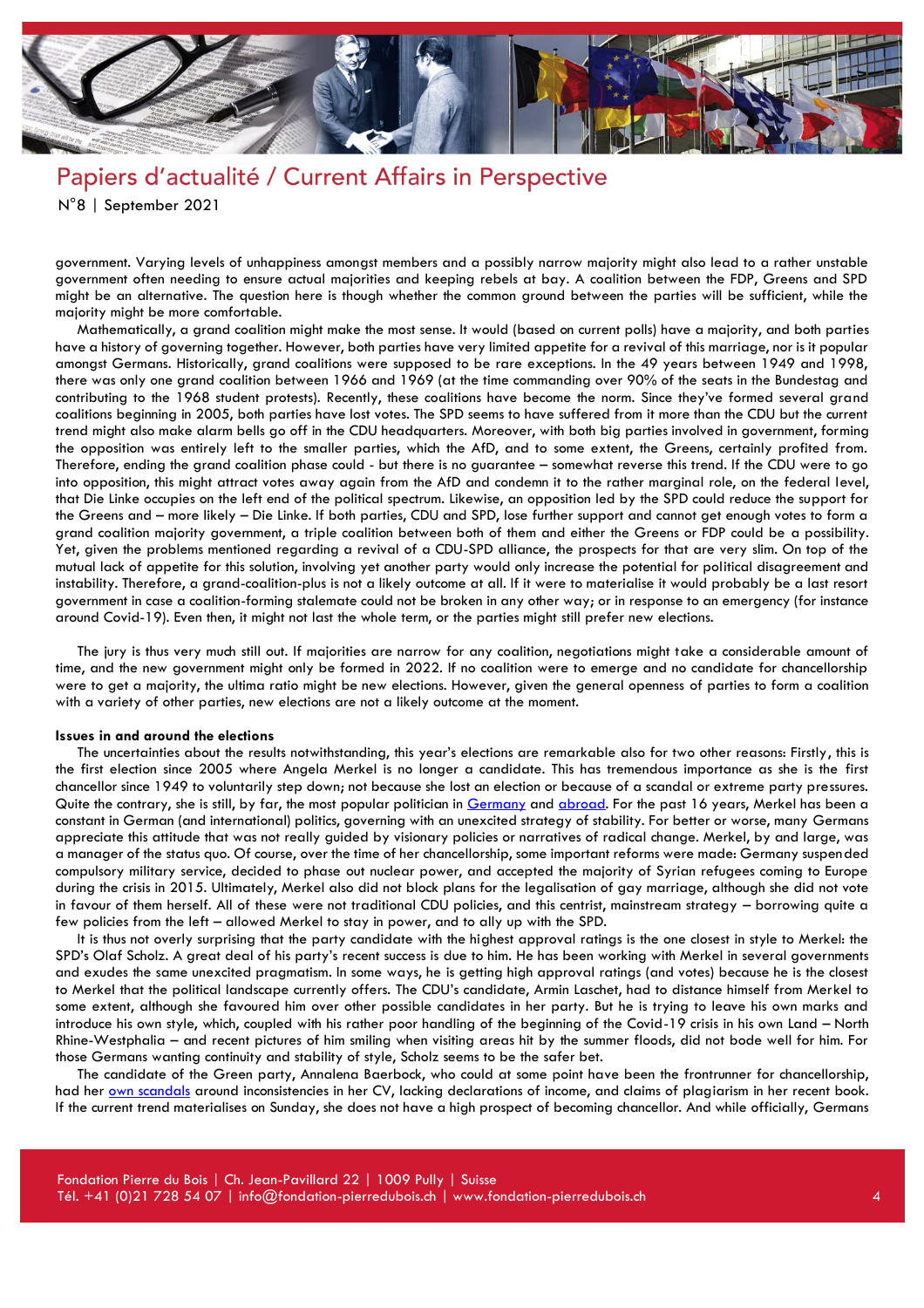

## Papiers d'actualité / Current Affairs in Perspective

N°8 | September 2021

do not vote for a chancellor but for a party, whoever is leading candidate of their party matters. In the absence of Angela Merkel, Germans seem to go for the continuity candidate: Olaf Scholz.

However, one should also bear in mind that until a new government is formed and voted in, the current one will remain in place. And depending on the difficulties of negotiating a coalition, Angela Merkel stands a good chance to remain in office well into the next year and to be the longest serving chancellor in post-war history (she has already beaten Konrad Adenauer with his 14 years or 5143 days; and - if she is still chancellor on 17 December 2021 - she will overtak[e Helmut Kohl with his 16 years or 5869 days\)](https://www.tagesspiegel.de/politik/5143-tage-bundeskanzlerin-angela-merkel-ueberholt-konrad-adenauer/25360068.html). Do not write Angela Merkel off just yet. She might still be around for a little longer, albeit as a caretaker only.

Secondly, this pinpoints another interesting development around these elections: the SPD breaking its long-term downward trend. Since 1998, when the SPD's Gerhard Schröder took over the chancellorship from the 'forever chancellor' Helmut Kohl and the SPD gained almost 41% of the vote, the SPD has been on a near [uninterrupted downward spiral.](https://www.bundestag.de/parlament/wahlen/ergebnisse_seit1949-244692) In the last elections, in 2017, the SPD halved their 1998 vote, to 20.5%. Of course, this was not only a German trend but labour/ social democratic parties around Europe (and beyond) have been losing ground. It is too early to say if this trend is now coming to an end and whether these parties, or at least the SPD, will experience a political revival. If so, one is wondering what the reasons for this could be. Politically, they have not undergone major changes (neither in terms of personnel nor in vision) and their election platform is not overly revolutionary or novel. They have also been co-governing Germany for the past eight years, thereby assuming responsibility for recent policies, too. This leaves the 'Scholz factor' as the most likely explanation, coupled with the corresponding [lack of popularity](https://www.forschungsgruppe.de/Umfragen/Politbarometer/Langzeitentwicklung_-_Themen_im_Ueberblick/Politik_II/#Sympathiewerte) of the CDU candidate Laschet. In Germany, as in other countries, people matter, and the SPD's uptick at the moment, might not be so much a sign of the party's Lazarus moment; or to paraphrase Mark Twain: the reports of the SPD's death were greatly exaggerated. But so might be rumours about its long-term revival. However, these elections might be what it takes for the party to survive. They could lead the opposition and reinvent themselves, or by leading the next government, they could show to the German population their readiness to govern independently from the CDU. After the grand coalition of 1966 came to an end in 1969, the SPD formed the next government; perhaps history will repeat itself. However, nothing is certain and the SPD could go either way – up or down – after 26<sup>th</sup> September.

#### **Stability and Continuity**

.

The end of Merkel and a possible renaissance of German (and European) social democracy notwithstanding, the SPD's and CDU's political programmes are not overly visionary or revolutionary. Both parties – while disagreeing on details – are largely aligned on broader visions for Germany around the need for addressing climate change, Germany's role in the world, European integration, NATO and the need for social reforms in one way or another. The Greens are more pronounced – unsurprisingly so – on their policies for more immediate and far-reaching climate change policies and foreign policy reorientation. But as opposed to 30 years ago, they no longer question Germany's need for a military, and NATO. All of this offers enough grounds for political compromise to be found in future coalition negotiations. The FDP, keen on being part of a government as well, will certainly be compromising, too. Thus, a two- or three-way coalition between these parties will be the most likely outcome. An involvement of Die Linke seems rather unlikely now and the AfD will almost certainly not be part of a new government unless polls were completely off. The 'conservatism light' policies of the CDU introduced under Merkel (likely to be continued by Laschet albeit in a watered-down fashion), the less ideological and more centrist stances of the SPD under Scholz, and prevailing pragmatism in the Greens leadership will provide a fertile ground for a coalition to be formed. The relative alignment of platforms might also mean that German politics will not change all that much once the new government is in place. The basics will remain the same: a commitment to Europe, and multilateralism; the continuation of the social political model as it currently exists, and a rejection of populism as recently practised by Donald Trump or Boris Johnson. After all, the biggest change of these elections might well lay, not so much in the politics, but in the people. Amongst the many uncertainties and scenarios, one outcome is fairly clear: it will be the end of an era as the next elected chancellor will not be Angela Merkel.

Dr Bernhard Blumenau

\* Lecturer in International Relations, Centre for the Study of Terrorism and Political Violence, University of St Andrews

Fondation Pierre du Bois | Ch. Jean-Pavillard 22 | 1009 Pully | Suisse Tél. +41 (0)21 728 54 07 | info@fondation-pierredubois.ch | www.fondation-pierredubois.ch 5